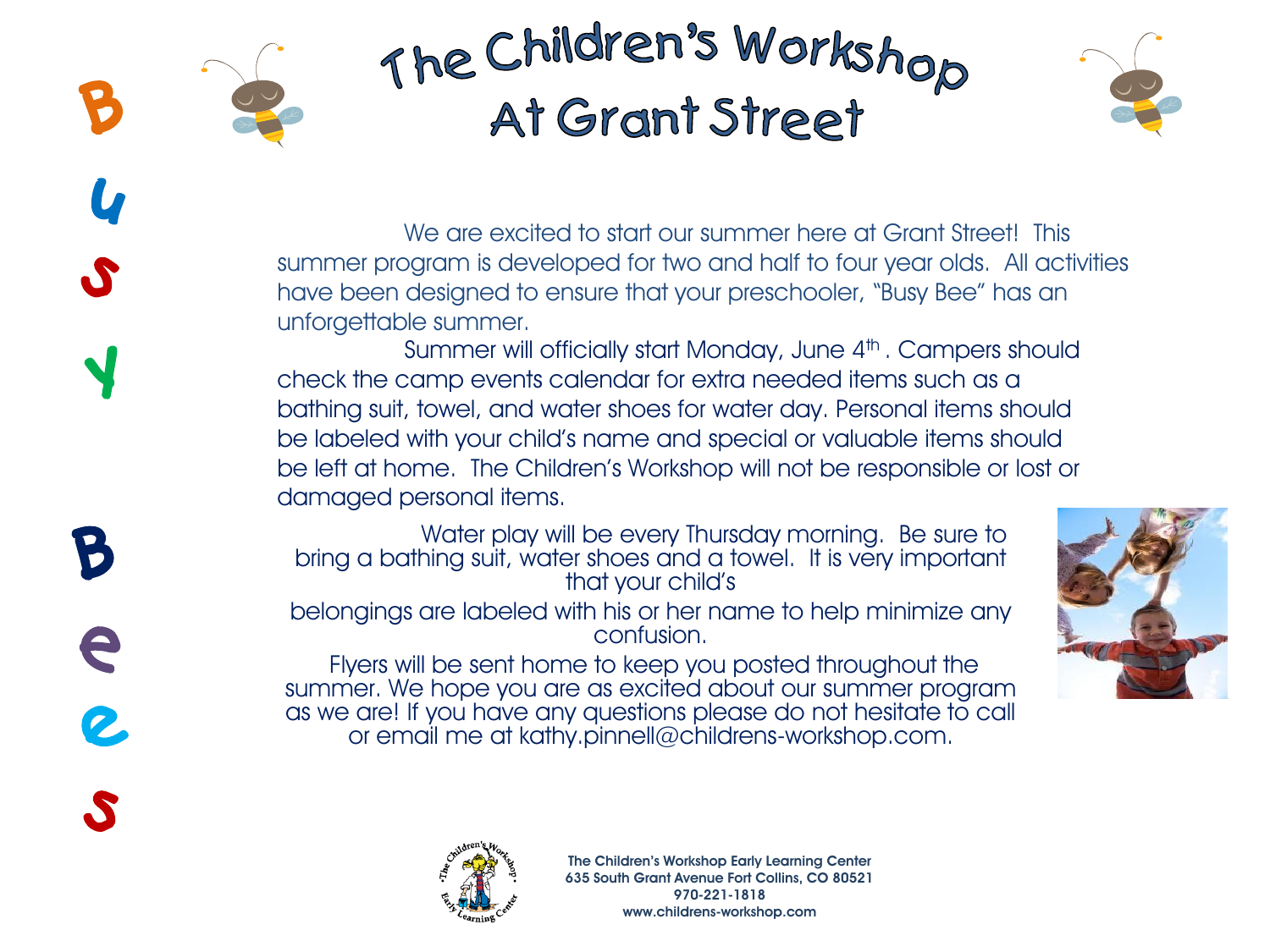7.

15.

21.

28.

Water Play

Stop, Look & **Listen** 

Water Play

Y.I.E.L.D. Letter recognition

Water play

Green finger paint

Water play

Block city



Stretch-n-Grow

Helmet Safety on bikes

> Science with Stephanie

> > Yoga

Stretch-n-Grow

Yoga

Science with Stephanie

Yoga

8.

16.

22.

29.

Theme of the week:**Monday Tuesday Wednesday Thursday Friday** June 4. 5. 6. **Octagon,**  Octagon, Red, Octagon –stop Red light, Stop, S **Red**  Stop sign. Green Light Go. sign. Follow directions. **And Stop** Color red S.T.O.P-Letter Simon Says recognition 12. 13. 11. Hip Hop Yield=slow Yellow triangles **Triangle,**  (make flowers) **yellow,**  Cut out triangle Traffic light **yield** games on bikes Yellow=Amarillo 18. 19. 20. B Hip Hop Story time with R.E.C.T.A.N.G.L.E. **Rectangle,**   $\overline{P}$ **Cydney Green,**  Follow street signs Rectangle Art Green slime **Street signs** A 25. 26. 27. Hip Hop **Construction** Dig a ravine **Diamond,**  Zone **orange,**  Flags, helmets, 3-D diamond art Team work **construction** dress up



Calendars are subject to change due to weather. Please check in with your child's teacher for exact details. Activities listed are only a glimpse of the daily events.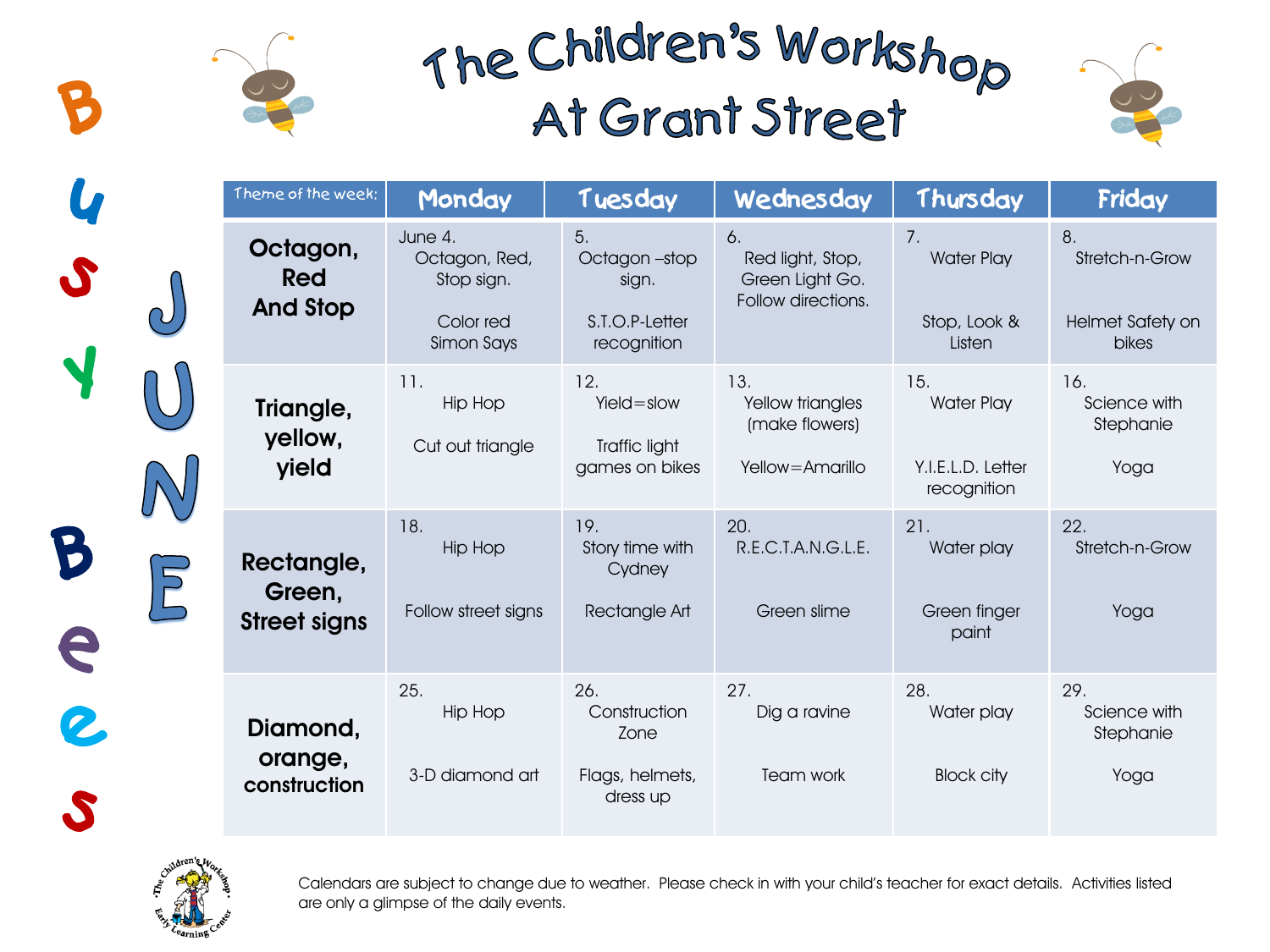



| Theme of the week:                                          | Monday                                                      | Tuesday                                         | Wednesday                                                                | Thursday                                                 | Friday                                                                 |
|-------------------------------------------------------------|-------------------------------------------------------------|-------------------------------------------------|--------------------------------------------------------------------------|----------------------------------------------------------|------------------------------------------------------------------------|
| <b>Animals</b><br>from Africa                               | 2.<br><b>Hip Hop</b><br>Lions<br>Lion Masks                 | 3.<br>Elephants<br>Elephant prints              | $\overline{4}$ .<br><b>Closed</b><br>In<br>observance of<br>Independence | 5.<br>Water play<br>Monkeys<br>Ice Cream banana<br>boats | 6.<br>Stretch-n-Grow<br>Giraffes<br>Leaf Art                           |
| <b>Animals</b><br>from the<br>rainforest                    | 9.<br><b>Hip Hop</b><br>F.R.O.G<br>Hop Scotch               | 10.<br>Tucan<br>Make bird feeders               | 11.<br><b>Butterflies</b><br><b>Butterfly Hatchery</b>                   | 12.<br><b>Water Play</b><br>Turtles<br>Piñata Turtle     | 15.<br>Science with<br>Stephanie<br>Yoga                               |
| <b>Animals</b><br>from the<br><b>Arctic</b><br><b>Ocean</b> | 16.<br><b>Hip Hop</b><br>Seals<br>(Animal sounds)           | 17.<br>Story time with<br>Cydney<br>Polar Bears | 18.<br>Whales<br>Taste test<br>anchovies                                 | 19.<br><b>Water Play</b><br>Fishing for Sea Life         | 20.<br>Stretch-n-Grow<br>Yoga                                          |
| <b>Animals</b><br>from the<br>Farm                          | 23.<br><b>Hip Hop</b><br>Old McDonald<br>Had a Farm<br>Cows | 24.<br>Chickens<br>Feather Art                  | 25.<br>Horses<br>Sally the Camel<br>has 5 humps                          | 26.<br><b>Water Play</b><br>Pigs (Three Little Pigs)     | 27.<br>Science with<br>Stephanie<br>SheepBaa Baa<br><b>Black sheep</b> |



2

Calendars are subject to change due to weather. Please check in with your child's teacher for exact details. Activities listed are only a glimpse of the daily events. Camp and center closed on Wednesday, July 4<sup>th</sup>, enjoy a three day weekend.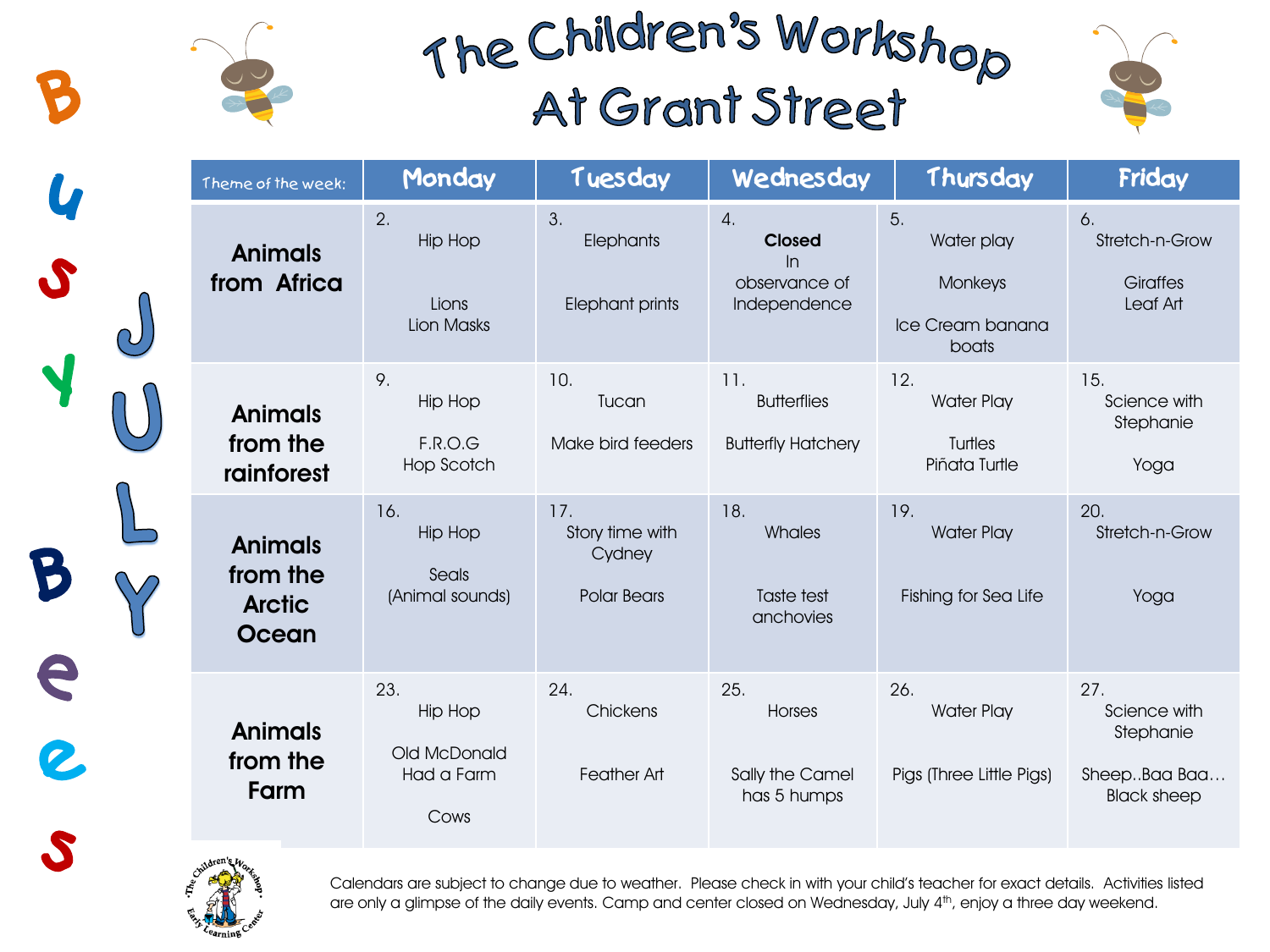

|    | Theme of the week: | Monday                                      | Tuesday                                              | Wednesday                                   | Thursday                                              | Friday                                              |
|----|--------------------|---------------------------------------------|------------------------------------------------------|---------------------------------------------|-------------------------------------------------------|-----------------------------------------------------|
|    | <b>Dairy</b>       |                                             |                                                      | 1.<br>Milk, Food Coloring<br>and Dish Soap  | 2.<br><b>Water Play</b><br>The Farmer and<br>the Dell | 3.<br>Stretch-n-grow<br>Cheese Art                  |
|    | <b>Fruit</b>       | 6.<br><b>Hip Hop</b><br>Johnny Appleseed    | 7.<br>Oranges<br>Make our own<br>orange juice        | 8.<br>Watermelon<br>Watermelon Jello<br>art | 9.<br>Water play<br><b>Blueberries for</b><br>Sally   | 10.<br>Science with<br>Stephanie<br>F.R.U.I.T salad |
| 91 | <b>Veggies</b>     | 13.<br><b>Broccoli</b><br>Jolly Green Giant | 14.<br>Peppers<br>Taste the<br>rainbow of<br>peppers | 15.<br>Carrots<br>Sponge Art                | 16.<br><b>Water Play</b><br>Popsicle Party            | 17.<br>Stretch-n-grow<br><b>Tomatoes</b>            |



S

e

2.

S

In accordance with Federal law and U.S. Department of Agriculture policy, this institution is prohibited from discriminating on the basis of race, color, national origin, sex, age, or disability.

To file a complaint of discrimination, write USDA, Director, Office of Civil Rights, Room 326-W, Whitten Building, 1400 Independence Avenue, SW, Washington, D.C. 20250-9410 or call (202) 720-5964 (voice and TDD). USDA is an equal opportunity provider and employer.